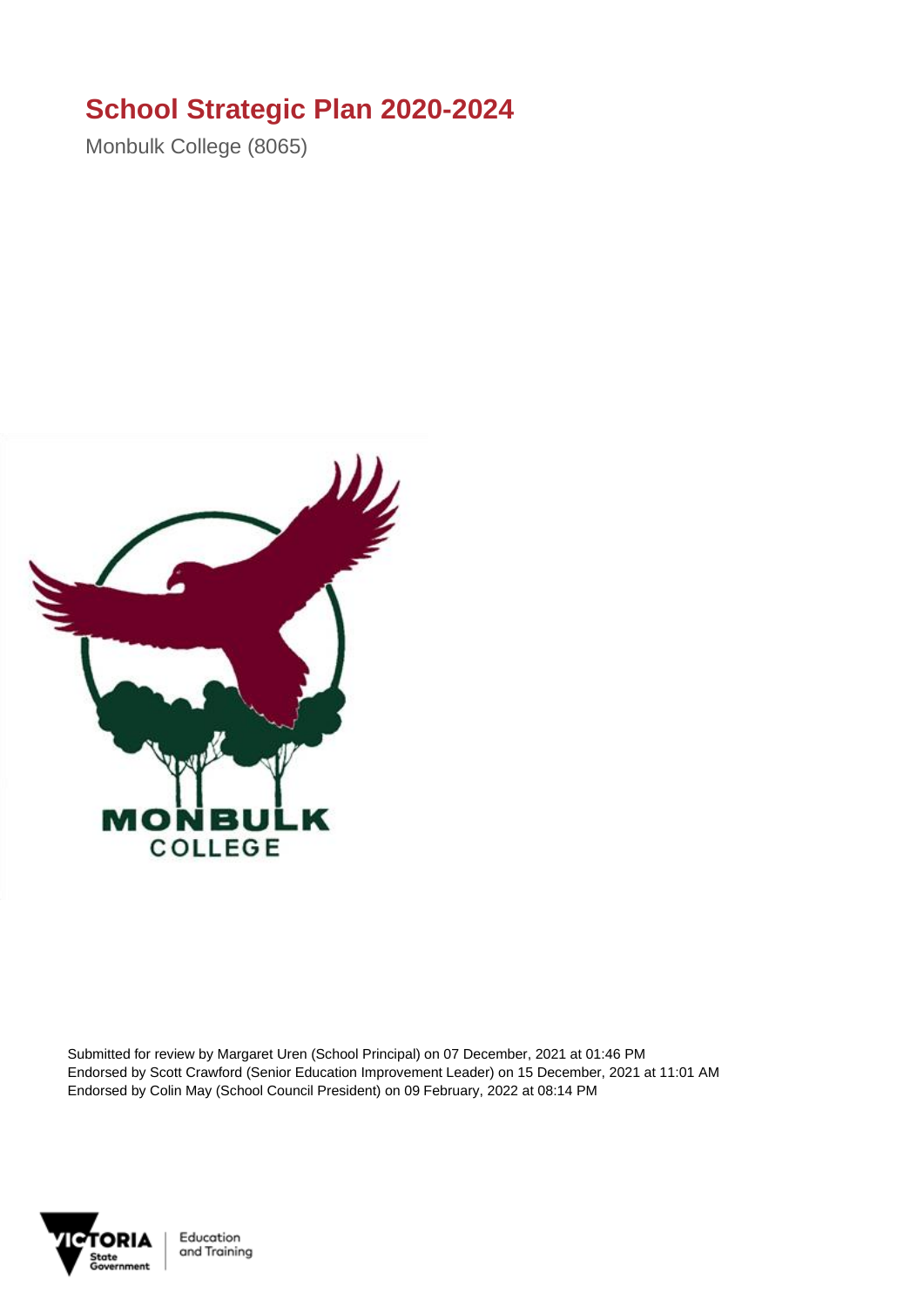## **School Strategic Plan - 2020-2024**

Monbulk College (8065)

| <b>School vision</b>      | Monbulk College empowers our students to be proud, resilient, aspirational, creative, and critical members of the local<br>and global community.                                                                                                                                                                                                                                                                                                                                                                                                                                                                                                                                                                                                                                                                                                                                          |
|---------------------------|-------------------------------------------------------------------------------------------------------------------------------------------------------------------------------------------------------------------------------------------------------------------------------------------------------------------------------------------------------------------------------------------------------------------------------------------------------------------------------------------------------------------------------------------------------------------------------------------------------------------------------------------------------------------------------------------------------------------------------------------------------------------------------------------------------------------------------------------------------------------------------------------|
| <b>School values</b>      | Monbulk College staff, students and community believe in:<br>$Respect -$<br>Treating yourself, others, and the school environment with integrity and honesty<br>Embracing diversity<br>Treating others with kindness and compassion<br>Engaging in our community with empathy, pride, and self-awareness<br><b>Excellence</b> – achieving success within a culture of high expectations<br>Promoting an aspirational and creative culture that celebrates success<br>Empowering each other to learn and grow<br>Being a motivated, life-long learner and critical global citizen<br><b>Responsibility</b> – taking ownership of your personal and educational growth<br>Acting with honesty and resilience<br>Collaborating to create a safe, effective, and respectful school environment<br>Taking initiative in, and ownership of, all learning, and encouraging others to do the same |
| <b>Context challenges</b> | Monbulk College is a single campus, co-educational college located in the Dandenong Ranges where it services the local<br>community. The College offers broad teaching and learning programs that are based on the Victorian Curriculum,<br>covering all key learning areas for all students until they specialise in the later secondary years. Monbulk College also has                                                                                                                                                                                                                                                                                                                                                                                                                                                                                                                 |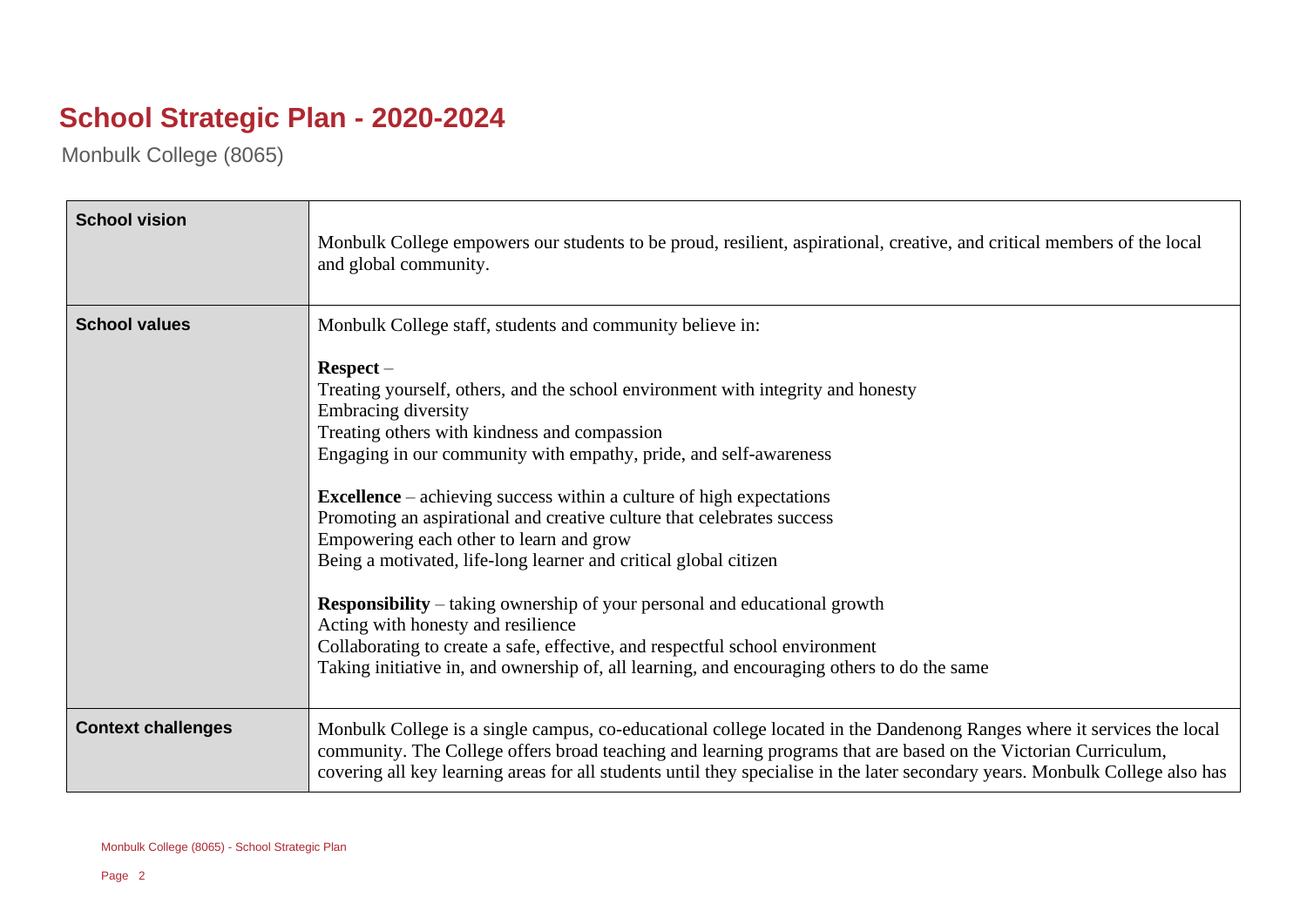|                             | strong co-curricular programs, including opportunities for students global exploration through travel to Japan and Europe<br>(pandemic permitting), hosting students from sister schools, being involved in surf-lifesaving, engaging in inter-school<br>sport such as Volleyball or studying Instrumental Music. The College has had stable enrolments each year and the<br>February census for 2021 recorded an enrolment of 556 students. Monbulk College offers senior secondary options<br>including the Victorian Certificate of Education (VCE), Head Start and the Victorian Certificate of Applied Learning<br>(VCAL). Students can study Vocational Education and Training (VET) subjects within these certificates. The Student<br>Wellbeing Program encompasses access to a range of services including allied health professionals to support the<br>students. The College employs a dedicated Student Wellbeing Officer to manage student wellbeing, programs and provide<br>links for students and families with local support agencies where required. In 2021, the College has employed a Social<br>Worker, under the Mental Health Practitioner Initiative to support and build capacity for student wellbeing support<br>programs for students. Students attending the College come from a range of socio-economic backgrounds. The Student<br>Family Occupation and Education (SFOE) Index for Monbulk College indicates an average background of 0.3297 which<br>is in the low to medium band. The College had 42.8 equivalent full time teaching staff (3 Principal Class, 48 teachers) and<br>11 equivalent full time Education Support Staff in 2021.<br>The challenge facing the College is to improve teacher efficacy and capacity with a focus on literacy and numeracy; to<br>develop consistent approaches to curriculum using a developmental model and to embed a culture of high expectations so<br>that students are empowered to achieve learning growth driven by a consistent approach to pedagogy and our Instructional<br>Model. The college also needs to engage students as active learners in local and global communities and to empower<br>students through technological literacy to maximise career pathways.<br>Student voice across the College needs to be further developed to ensure that students recognise that they are being heard, |
|-----------------------------|--------------------------------------------------------------------------------------------------------------------------------------------------------------------------------------------------------------------------------------------------------------------------------------------------------------------------------------------------------------------------------------------------------------------------------------------------------------------------------------------------------------------------------------------------------------------------------------------------------------------------------------------------------------------------------------------------------------------------------------------------------------------------------------------------------------------------------------------------------------------------------------------------------------------------------------------------------------------------------------------------------------------------------------------------------------------------------------------------------------------------------------------------------------------------------------------------------------------------------------------------------------------------------------------------------------------------------------------------------------------------------------------------------------------------------------------------------------------------------------------------------------------------------------------------------------------------------------------------------------------------------------------------------------------------------------------------------------------------------------------------------------------------------------------------------------------------------------------------------------------------------------------------------------------------------------------------------------------------------------------------------------------------------------------------------------------------------------------------------------------------------------------------------------------------------------------------------------------------------------------------------------------------------------------------------------------------------------------------------------------------------------------|
|                             | develop their ability to take ownership of their learning and develop the resilience to become lifelong learners. With<br>extensive periods of remote learning during 2020 and 2021, the College recognises the impact this has had on student<br>learning. As a College, we will work collaboratively to address learning gaps and skills deficits as well as support students<br>who were disengaged during lockdowns.                                                                                                                                                                                                                                                                                                                                                                                                                                                                                                                                                                                                                                                                                                                                                                                                                                                                                                                                                                                                                                                                                                                                                                                                                                                                                                                                                                                                                                                                                                                                                                                                                                                                                                                                                                                                                                                                                                                                                                   |
| Intent, rationale and focus | Over the next four years the College aims to improve learning outcomes for all students and increase their empowerment<br>as members of the learning community. This is important so that all students achieve sustained growth with a focus on<br>Literacy and Numeracy. To do this, the College will continue using Professional Learning Communities as an engine for<br>improving teaching and learning. In these communities, staff will work collaboratively and collectively build staff<br>capability to effectively use data to inform their teacher practice and teaching programs. This will support teaching teams                                                                                                                                                                                                                                                                                                                                                                                                                                                                                                                                                                                                                                                                                                                                                                                                                                                                                                                                                                                                                                                                                                                                                                                                                                                                                                                                                                                                                                                                                                                                                                                                                                                                                                                                                             |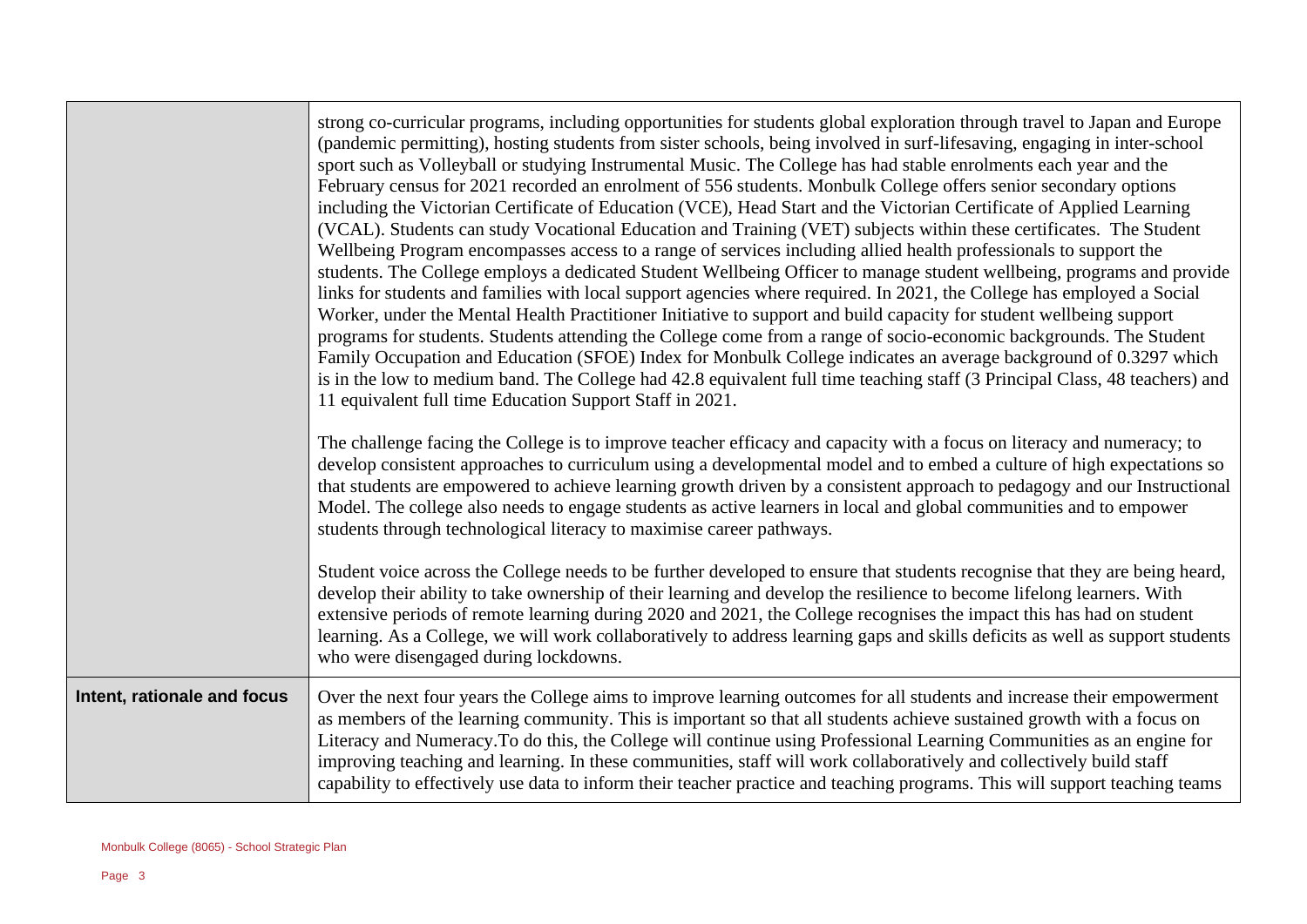| to present consistent learning opportunities to students across all classes.                                                                                                                                                                                                                                                                                            |
|-------------------------------------------------------------------------------------------------------------------------------------------------------------------------------------------------------------------------------------------------------------------------------------------------------------------------------------------------------------------------|
| The College aims to evaluate and improve the Instructional Model and implement changes through a consistent and<br>collaborative whole school approach. To achieve this, it is a priority to review the pedagogical framework linked to our<br><b>Instructional Model.</b>                                                                                              |
| The College will increase student empowerment as members of our learning community to improve engagement,<br>motivation and encourage the development of independent learning skills. To achieve this, we will actively promote the<br>College's Vision and Values and build teacher capacity to create opportunities for authentic student agency in the<br>classroom. |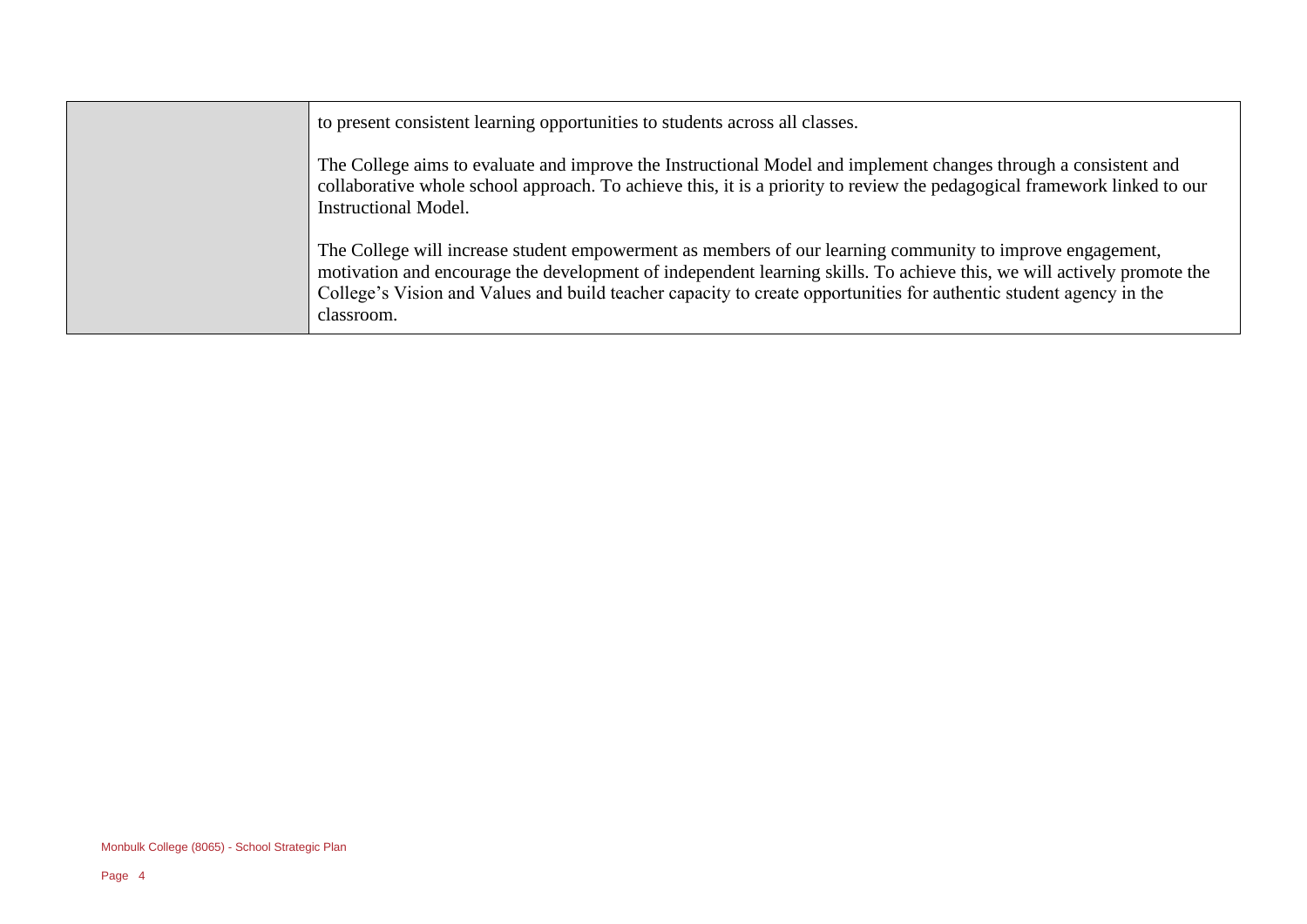## **School Strategic Plan - 2020-2024**

Monbulk College (8065)

| Goal 1     | Improve learning outcomes for all students                                                                                                                                                                                                                                                                                                        |
|------------|---------------------------------------------------------------------------------------------------------------------------------------------------------------------------------------------------------------------------------------------------------------------------------------------------------------------------------------------------|
| Target 1.1 | By 2024 improve the percentage of students achieving above benchmark growth in NAPLAN for reading from<br>14% in 2019 to 20% or above, and for writing from 16% in 2019 to 21% or above.                                                                                                                                                          |
| Target 1.2 | By 2024 decrease the percentage of students achieving below benchmark growth in NAPLAN for reading from<br>37% in 2019 to 25% or below, and for writing from 34% in 2019 to 29% or below.                                                                                                                                                         |
| Target 1.3 | By 2024, when comparing matched cohorts of students from Year 7 to Year 9 in reading, writing and numeracy,<br>the percentages of students in the top two bands will be maintained and increased by 5% (based on 2021<br>NAPLAN data). The percentage of students in the bottom two bands will be decreased by 5% (based on 2021<br>NAPLAN data). |
| Target 1.4 | By 2024 improve the VCE mean study score for English to 28 or above, Further Maths to 28 or above, and<br>Maths Methods to 26 or above (based on 2021 figures)<br>Improve the percentage of students with 37+ study scores to 6% based on 2021 figures.                                                                                           |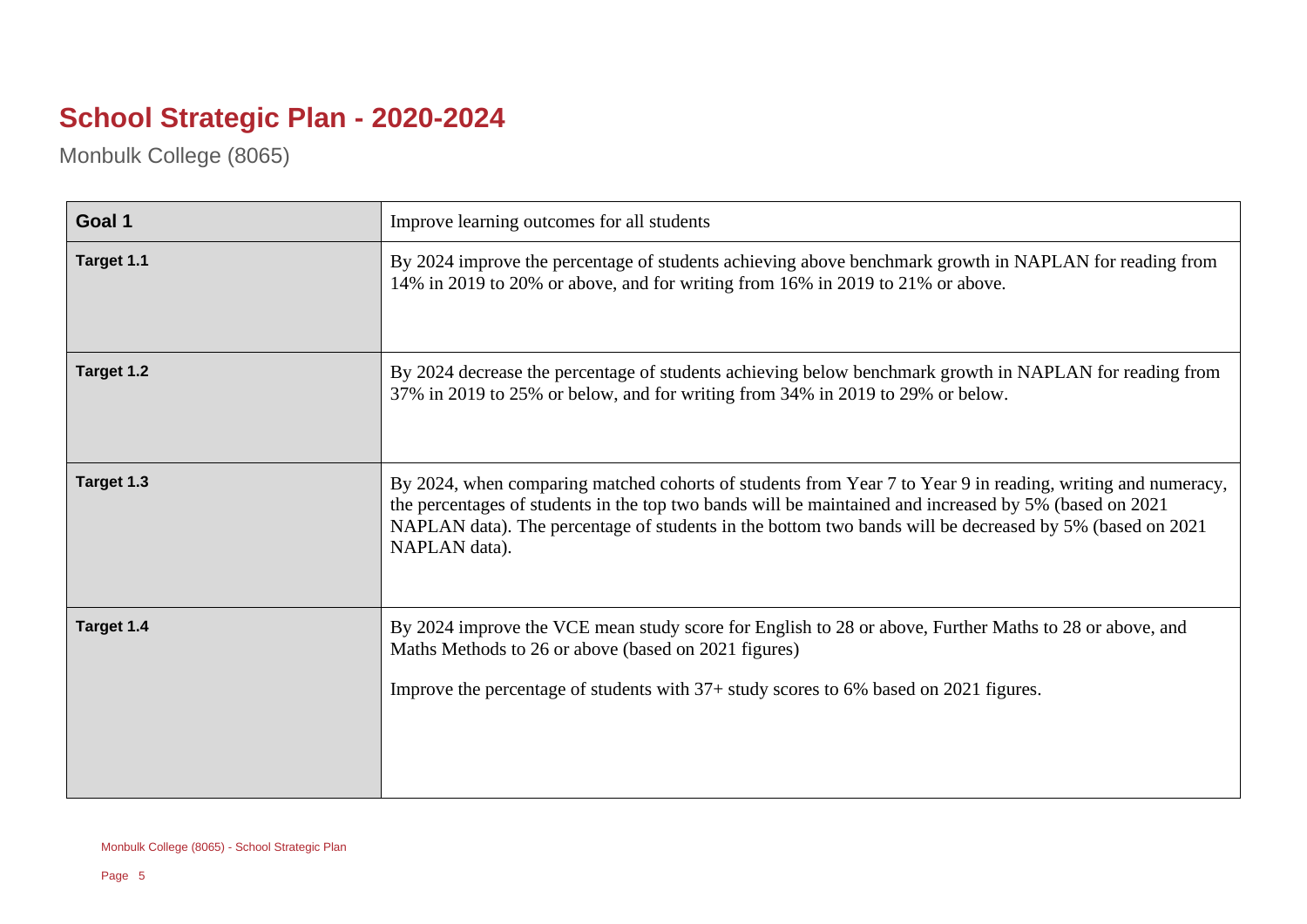| Target 1.5                                                                 | By 2024 improve the percentages of students at or above expected growth by 5% or better in English and<br>Mathematics strands according to teacher judgements, based on 2021 figures.                                                                                                                                                                                                                   |
|----------------------------------------------------------------------------|---------------------------------------------------------------------------------------------------------------------------------------------------------------------------------------------------------------------------------------------------------------------------------------------------------------------------------------------------------------------------------------------------------|
| Target 1.6                                                                 | By 2024, on the School Staff Survey, increase positive response percentages (compared with 2019 figures) for<br>the following factors:<br>• Academic emphasis from 46% to 51%<br>• Understand how to use data from 42% to 47%<br>• Teacher collaboration from 52% to 57%<br>• Use student feedback to improve practice from 71% to 73%<br>• Time to share pedagogical content knowledge from 37% to 42% |
| <b>Key Improvement Strategy 1.a</b><br><b>Building practice excellence</b> | Strengthen a consistent whole-school approach to high-quality instructional practice                                                                                                                                                                                                                                                                                                                    |
| <b>Key Improvement Strategy 1.b</b><br>Instructional and shared leadership | Build a highly effective, collaborative professional learning communities' culture                                                                                                                                                                                                                                                                                                                      |
| <b>Key Improvement Strategy 1.c</b><br>Evaluating impact on learning       | Build the whole-school capability and responsibility to cater for the range of student abilities                                                                                                                                                                                                                                                                                                        |
| Goal 2                                                                     | Increase student empowerment as members of the learning community                                                                                                                                                                                                                                                                                                                                       |
| Target 2.1                                                                 | By 2024 improve the percentage of positive responses in the Attitudes to School Survey, based on 2019 figures,<br>for the following factors:<br>• Teacher concern from 33% to 38%<br>• Student voice and agency from 34% to 39%<br>• Stimulated learning 38% to 43%<br>• Differentiated learning challenge 47% to 52%                                                                                   |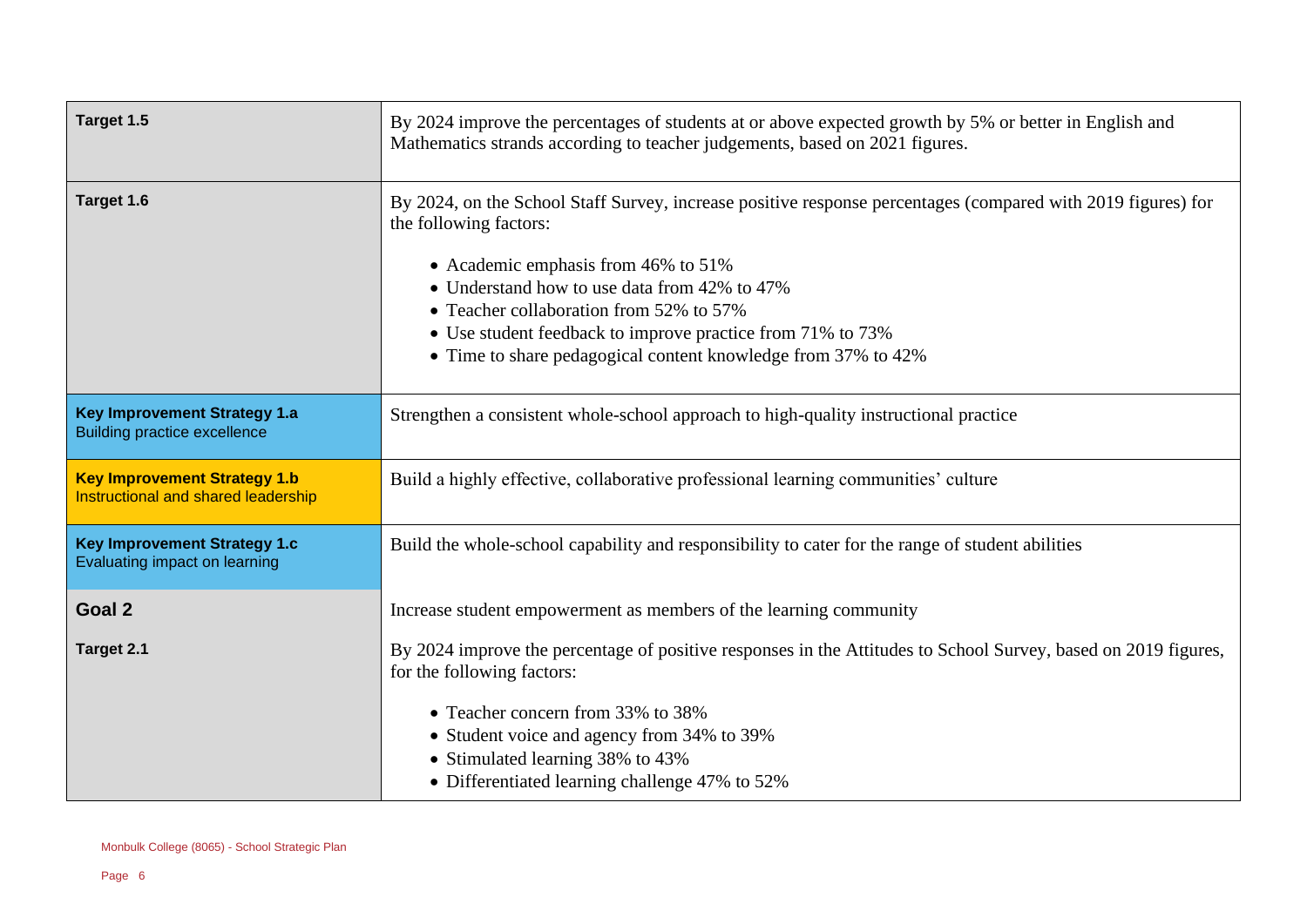|                                                                                               | • Self-regulation and goal setting 49% to 54%                                                                                        |
|-----------------------------------------------------------------------------------------------|--------------------------------------------------------------------------------------------------------------------------------------|
|                                                                                               |                                                                                                                                      |
| Target 2.2                                                                                    | By 2024 increase the percentage of positive responses in the Parent Opinion Survey factors based on 2019<br>figures for:             |
|                                                                                               | • Parent participation and involvement from 57% to 60%                                                                               |
|                                                                                               | • Student connectedness from 77% to 82%                                                                                              |
|                                                                                               | • Positive transitions from 66% to 71%                                                                                               |
|                                                                                               | • Student motivation and support from 51% to 56%                                                                                     |
|                                                                                               | • Student voice and agency from 69% to 74%<br>• Confidence and resiliency skills from 69% to 74%                                     |
|                                                                                               |                                                                                                                                      |
| Target 2.3                                                                                    | By 2024 improve positive percentage responses on a school-developed student voice and agency survey by 5%<br>from 2022 base figures. |
| <b>Key Improvement Strategy 2.a</b><br>Empowering students and building school<br>pride       | Increase opportunities and structures for student voice and agency in the classroom                                                  |
| <b>Key Improvement Strategy 2.b</b><br>Setting expectations and promoting<br><i>inclusion</i> | Increase opportunities for student collaboration                                                                                     |
| <b>Key Improvement Strategy 2.c</b>                                                           | Build student knowledge of themselves as learners                                                                                    |